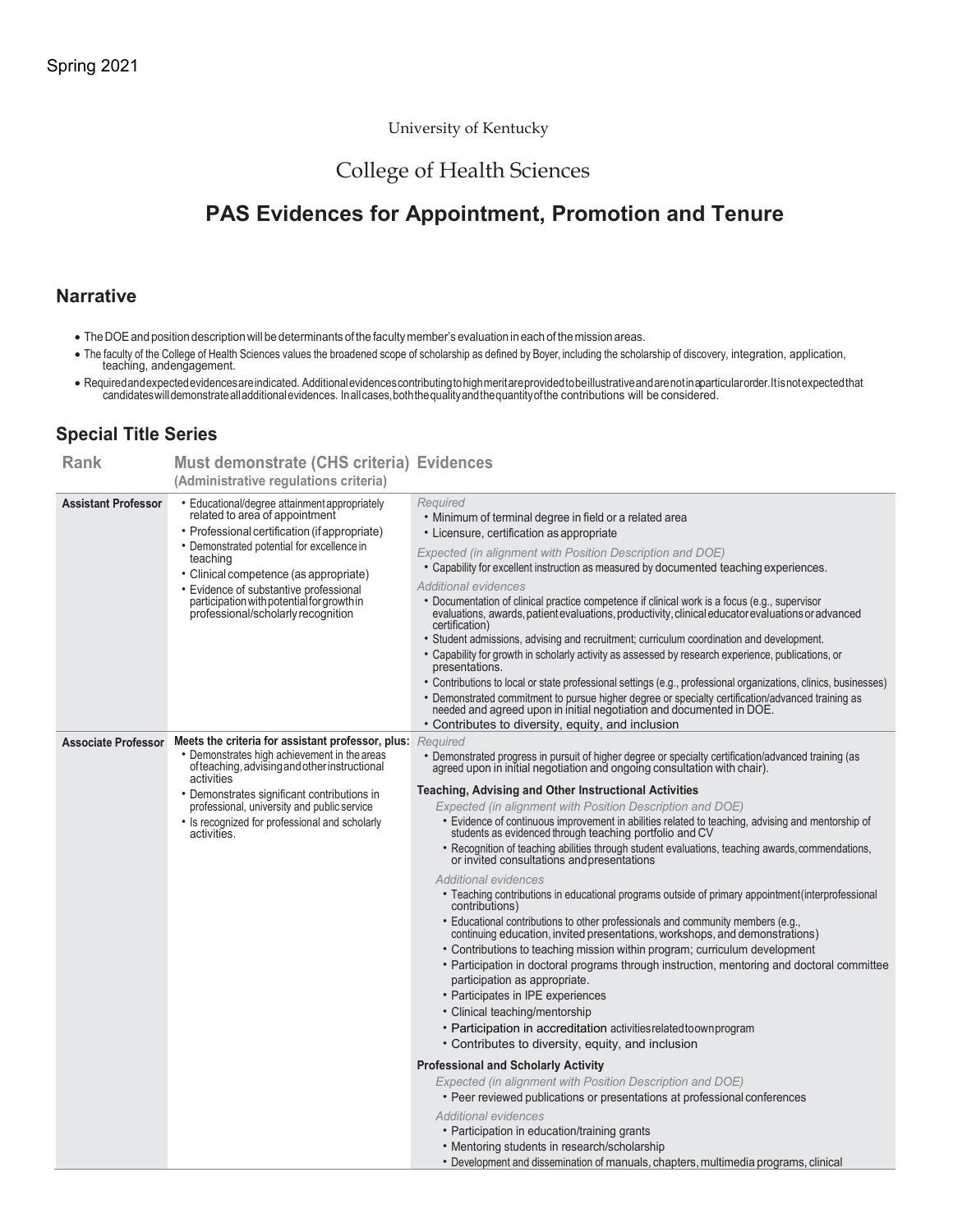| education innovations in support of teaching and professional practice.                                                                                                                                                                                |
|--------------------------------------------------------------------------------------------------------------------------------------------------------------------------------------------------------------------------------------------------------|
| • Development and dissemination of professional practice innovations (if applicable) such as<br>innovative approaches to examination and intervention, patient care organizational strategies.                                                         |
| • Reviewer for book chapters, journals, abstracts, conference submissions, technical report<br>$(i.e., self-study)$                                                                                                                                    |
| • Professional commendations/awards                                                                                                                                                                                                                    |
| • Recognition via interviews, broadcasts, print media, podcasts, or social media                                                                                                                                                                       |
| • Publications, presentations, grant activities, creative projects, white papers,<br>clinical or educational quidelines.                                                                                                                               |
| • Scholarly collaborations at department, college, or university levels                                                                                                                                                                                |
| • Participation in accreditation activities related toown program or to the profession (e.g.,<br>accreditation site visitor, appointment to review of accreditation standards, or self-study reviewer)                                                 |
| • Contributes to diversity, equity, and inclusion                                                                                                                                                                                                      |
|                                                                                                                                                                                                                                                        |
| <b>Service</b>                                                                                                                                                                                                                                         |
| Expected (in alignment with Position Description and DOE)<br>• Participation in Department/College committees, task forces, governance bodies<br>• Participation in community activities related to professional expertise and the University mission. |
| • Contributions to relevant state, regional or national professional organizations.                                                                                                                                                                    |
| • Participation in clinical service activities (i.e.: direct patient care, preceptorship, etc.)                                                                                                                                                        |
| • Contributes to diversity, equity, and inclusion                                                                                                                                                                                                      |
|                                                                                                                                                                                                                                                        |